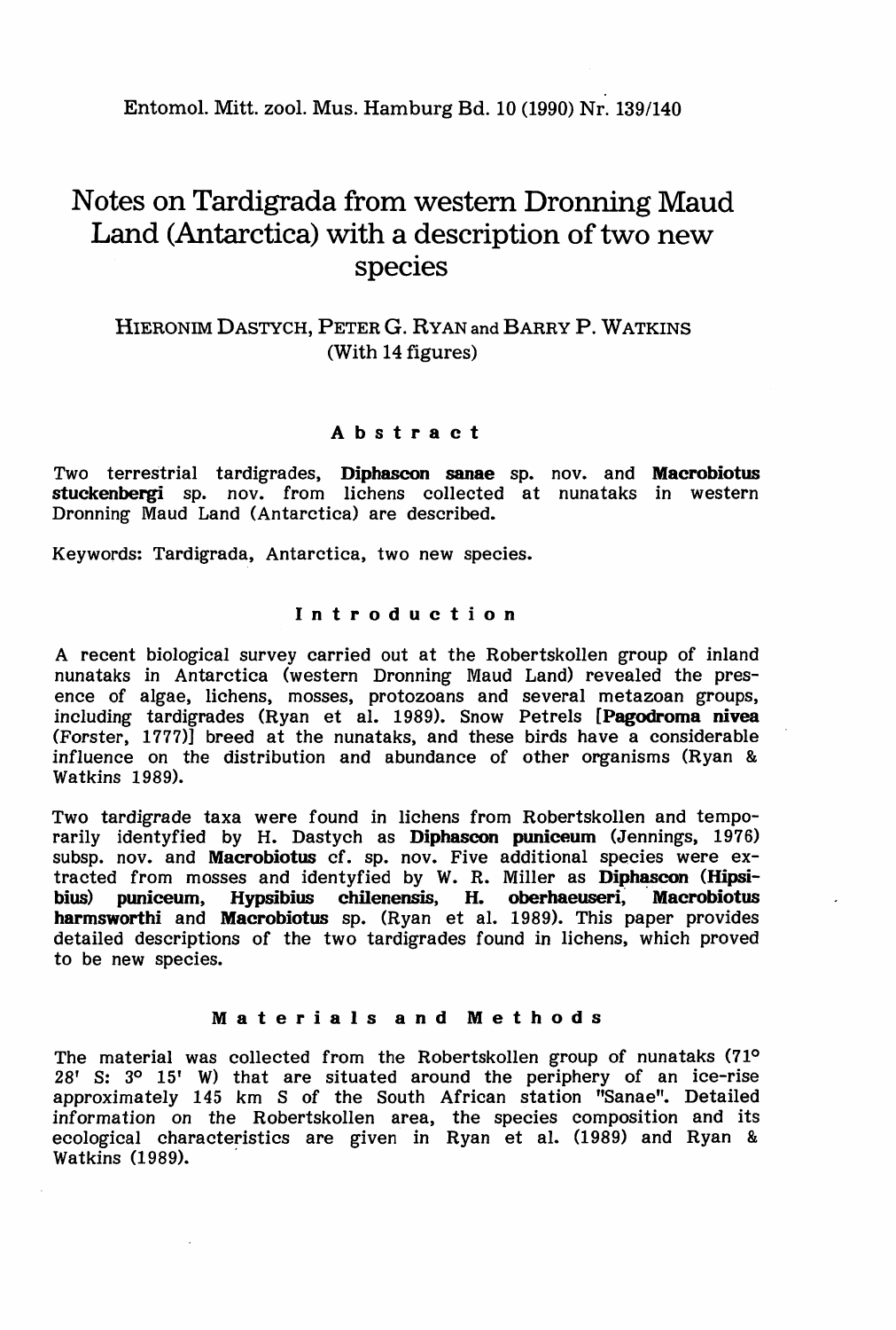Fourteen samples of lichens growing on small gabbronorite stones were examined. The lichens were scraped off from bedrock and animals were extracted by the method described in Dastych (1985). Tardigrades were found only in three samples and comprised 27 specimens. Observations and measurements (phase and interference contrast) were carried out on specimens mounted in Faure's medium. The bulk of type-material is deposited in the Natal Museum, Pietermaritzburg (South Africa), some specimens are housed in the Zoological Institute and Museum, the University of Hamburg and in the senior author's cOllection.

### Description of the species

Diphascon sanae sp. nov. (Figs 1-5, 11-14')

Diphascon (Hipsibius) puniceum (Jennings, 1976) subsp. nov.: Ryan et al. (1989).

Diagnosis: Diphascon with smooth cuticle, small and unique in shape droplike structure on buccal tube, three macroplacoids of almost equal size and a big septulum. The bases of the primary branches of the external cIaws have light-refracting units.

The body is 140-243  $\mu$ m long (the holotype: 205  $\mu$ m) and whitish in colouration. The intestine is pink. Two specimens have small clumps of lightbrown pigment dispersed inside the body. The cuticle is smooth, without any trace of granulation. Eye spots are absent. The legs are relatively long (Fig. 1).

The dorso-posterior part of the buccal tube has no "typical" drop-shaped structure, but its wall the on dorsal side is distinctly thicker than the ventral one (Figs 3, 11). The diameter of pharyngeal tube is slightly smaller than that of the mouth tube. The pharynx is short-oval; in two specimens it is round. The pharynx has relatively small apophyses, three granulate macroplacoids and a conspicuously large septulum (Figs 1, 2, 11- 13). The microplacoid is absent. The first and the second macroplacoid are usually equal in size; the third one is the longest. The size of anterior macroplacoid is variable. In four specimens it was slightly longer than the second macroplacoid and in two other individuals it was slightly shorter. In some specimens the third macroplacoid has a small external constriction in its middle. The septulum is usually slightly larger than the third macroplacoid, or both these structures are equal in size. The apophyses are shortest relative to the placoids.

The claws are well developed and with relatively thick primary branches. The bases of all the claws are smooth and without any teeth or spines (Figs 4, 5, 14). There are no cuticular bars at the bases of the internal cIaws from the first to the third pair of legs or between the claws (Fig. 1). The primary claw branches of the fourth pair of legs are provided with relatively large accessory spines (Figs 5, 14). The primary branches of all external claws have a posteriorly developed and characteristic lightrefracting unit (Figs 1, 4, 5).

58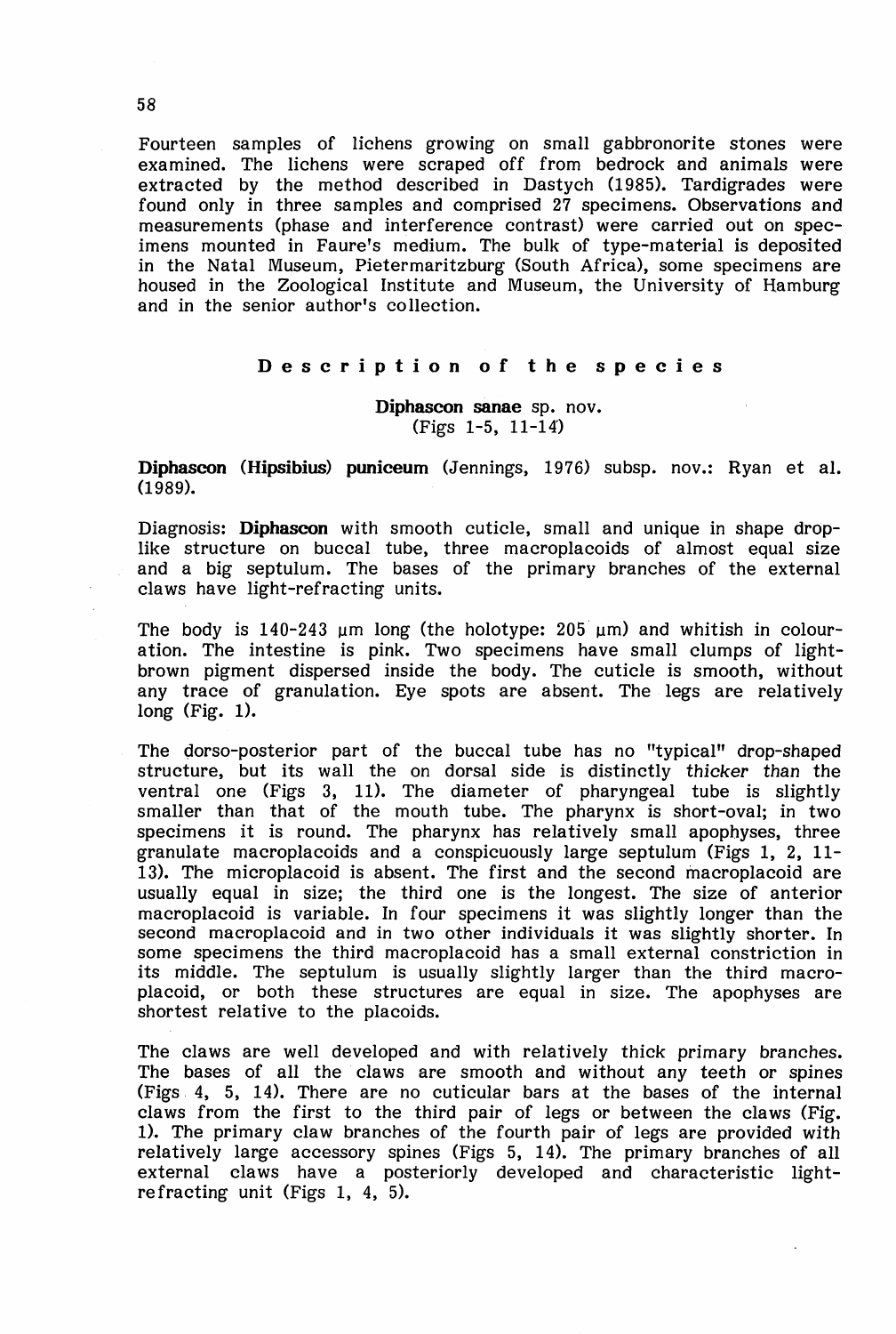

Figs 1-5: Diphascon sanae sp. nov.: 1- habitus, ventral view; 2- pharynx; 3mouth tube, lateral view; 4- external claw of the second pair of legs, lateral view; 5- claws of the fourth pair of legs.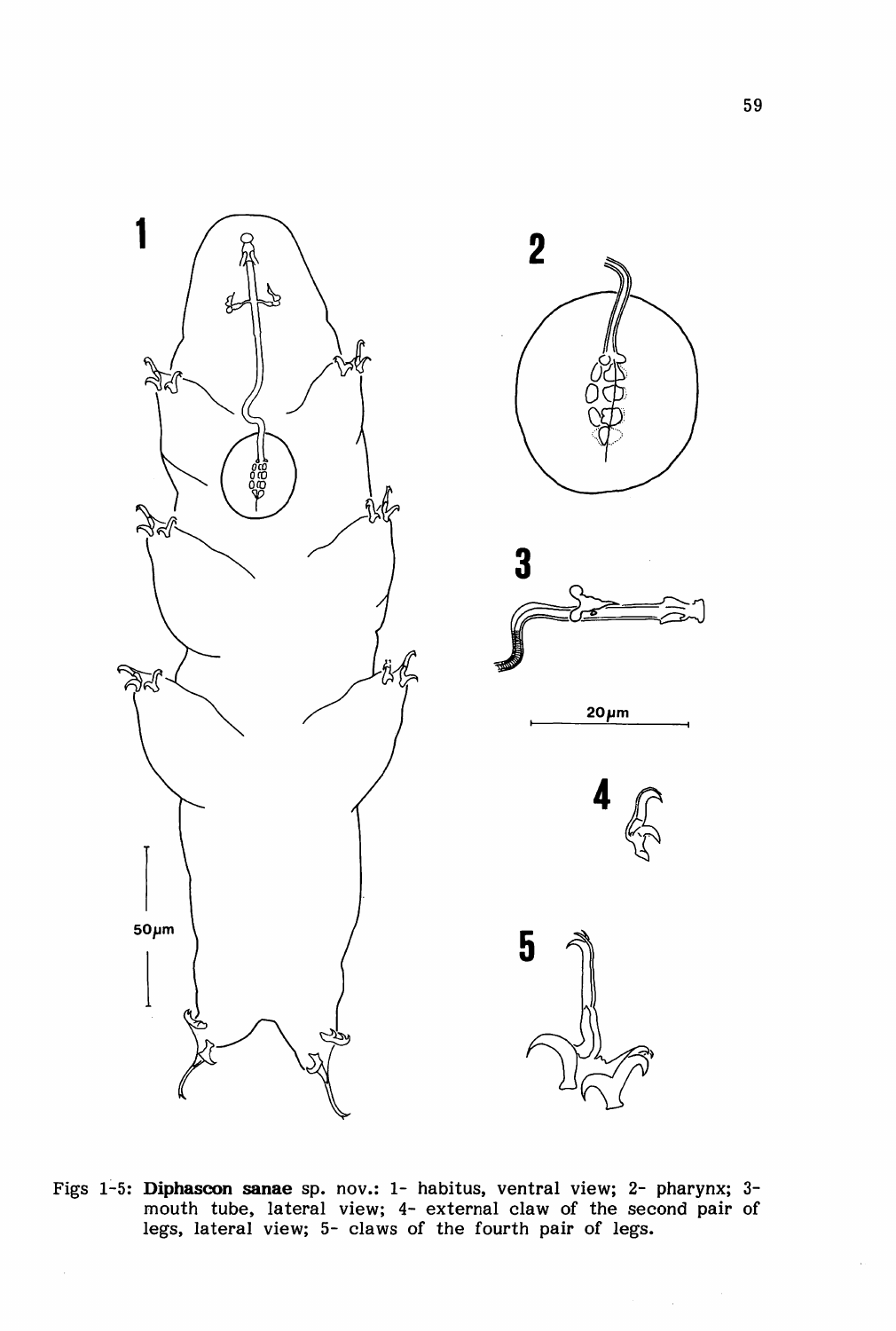Below we give the measurements of particular organs and their structures in the holotype (the range of variation is presented in parentheses):

The mouth tube is 30  $(18-30)$  um long, its outer diameter is 1.3  $(1.2-1.4)$ um. The length of pharyngeal tube is 39 (35-41)  $\mu$ m, its outer diameter is 1.0  $(0.8-1.3)$  um. The pharynx measures 29 x 28  $(18-27 \times 18-29)$  um. The first macroplacoid is 2.3 (1.2-2.3)  $\mu$ m long, the second is 2.3 (1.2-2.3)  $\mu$ m and the third is 2.5 (1.6-2.7)  $\mu$ m. The macroplacoids are 1.5 (1.1-1.8)  $\mu$ m wide. The septulum is 2.5 (1.7-2.7)  $\mu$ m long. The external claws of the fourth pair of legs are 18 (12-18)  $\mu$ m long, their primary branches are 12  $(8.5-13.0)$  um in length.

No eggs were found.

Derivatio nominis: the name of the new species is derived from the South African research station "Sanae", being an abbreviation for South African National Antarctic Expedition.

Locus typicus: The Antarctic, western Dronning Maud Land, Robertskollen  $(71^{\circ} 28' S: 3^{\circ} 15' W)$ . The nunatak Ice Axe Peak, Middlefjell  $(430 m a.s.1)$ . Sample of lichens from gabbronorite rock, 12 specimens. Collected by B. P. Watkins and P. G. Ryan, 19 January, 1988.

Repositories: Holotype and 5 paratypes are deposited in the collection of the Natal Museum, Pietermaritzburg (South Africa). One slide with 5 paratypes is in the collection of the Zoological Institute and Museum, the University of Hamburg and one paratype in the collection of H. Dastych.

Remarks. Diphascon sanae sp. nov. is similar to Diphascon puniceum (Jennings, 1976) and these two species are closely related. The resem- . blance lies mainly in the same type of buccal apparatus and claw structure. The new species can be distinguished from D. puniceum by the completely smooth cuticle, which is distinctly granulated in D. puniceum, by the relatively longer and thicker primary branches of the claws, particularly on the IVth pair of legs, by the larger accessory spines, and by the size of macroplacoids. In D. puniceum macroplacoids are of equal size and in D. sanae sp. nov. the third macroplacoid is always the longest. The length of the first and the second macroplacoid can be subject to variation in the new species.

There are discrepancies between the original description of **D. puniceum** and type-material of that species. Jennings (1976) mentioned the presence of "three granular macroplacoids, decreasing in size from the first to third". In fact, the macroplacoids observed in his type-specimen are of equal size. He provided no information about the characteristic size of the septulum, erronously named as a microplacoid and ambiguously depicted. The septulum illustrated by him has different sizes on left and right side of the pharynx lumen (op. cit., fig. 11). This species has been redescribed by Dastych (1984) based on material from King George Island.

Recently Pilato (1987) has divided the genus Diphascon Plate, 1888 into two subgenera (Diphascon and Adropion) regarding the presence or absence of drop-shaped structure on the mouth tube. He placed D. puniceum within the subgenus Diphascon and noted that the species is "to be certainly ascribed to this subgenus". However, in D. puniceum and D. sanae sp. nov.

60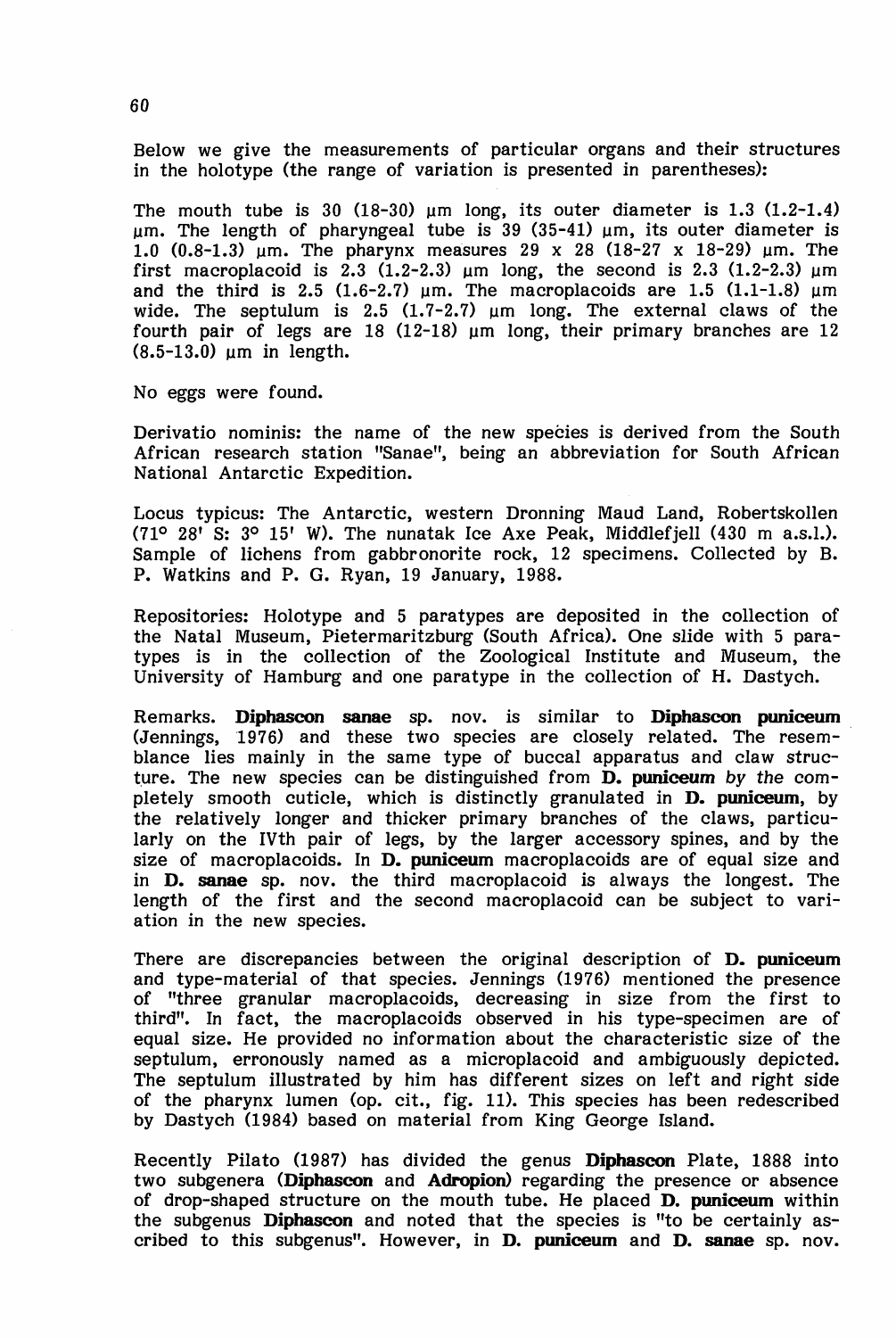that character is formed uniquely, i. e. is developed as a continuous and only slightly thickened dorso-posterior wall of the mouth tube (Fig. 3), as compared to other representatives of the subgenus Diphascon. That difference comprises also an "atypical" species in that respect, namely **D.** higginsi Binda, 1971. Distinct separateness of **D. puniceum** and **D. sanae** sp. nov. within the genus Diphascon and their intermediate position between the two subgenera is further underlined by the strikingly large septulum.

D. puniceum has been reported from the maritime Antarctic (Jennings 1976; Dastych 1984; Usher & Dastych 1987). An unidentified taxon, presumably from that group of species, named "D. puniceum?" was recorded from East Antarctic by Miller et al. (1988). Unfortunately those authors provided no morphological details which could help w'ith that identification.

# **Macrobiotus stuckenbergi sp. nov.** (Figs  $6-10$ )

Macrobiotus cf. sp. nov.: Ryan et al. (1989).

Diagnosis: Macrobiotus with distinct granulation on all legs, particularly on the hind pair. Large apophyses, three macroplacoids of equal size and a minute microplacoid are present. The claws of the fourth pair of legs have dentated lunules.

The body is 215-575  $\mu$ m long and white. Most specimens have clumps of brown pigment dispersed in the body cavity. The eyes usually are large (Fig. 6) and in most specimens developed in a posterior position. The cuticle is covered with sparsely distributed pores. The pores are either small and oval, or large and of irregular shape, up to  $2.0 \mu m$  in diameter. Terminal parts of legs are covered with densely distributed granulation, particularly well developed on the fourth pair of legs. The granules are up to 0.7 um in diameter.

Lamelles were not observed around the mouth opening. The buccal cavity lacks bands of granulation and the anterior part has a transversally developed structure composed of a ring of more or less distinct roundish thickenings (Figs 7, 8). Dorsal transversal ridges are not "typically" formed and in their place occurs a singular transversal thickening in the posterior part of the mouth cavity (Fig. 8). Ventro-lateral transversal ridges are very thin and they are located either very close to each other or are fused in <sup>a</sup> single thin transversal bar. The mouth tube is relatively narrow and has buccal lamina.

The pharynx is round or oval and has big apophyses, three granular macroplacoids and a minute microplacoid (Figs  $6, 7$ ). The roundish apophyses distinctly overlap the first macroplacoid. This macroplacoid is drop-like in shape and located very close to the second macroplacoid. In most specimens these two macroplacoids are connected by a relatively short and broad cuticular unit (Fig. 7). The distance between the first and the second macroplacoid is shorter than that between the second and third macroplacoid. The macroplacoids are almost of equal size and they are a subject to slight variability. The second macroplacoid is the shortest, and the first macroplacoid is usually slightly longer than the other placoids.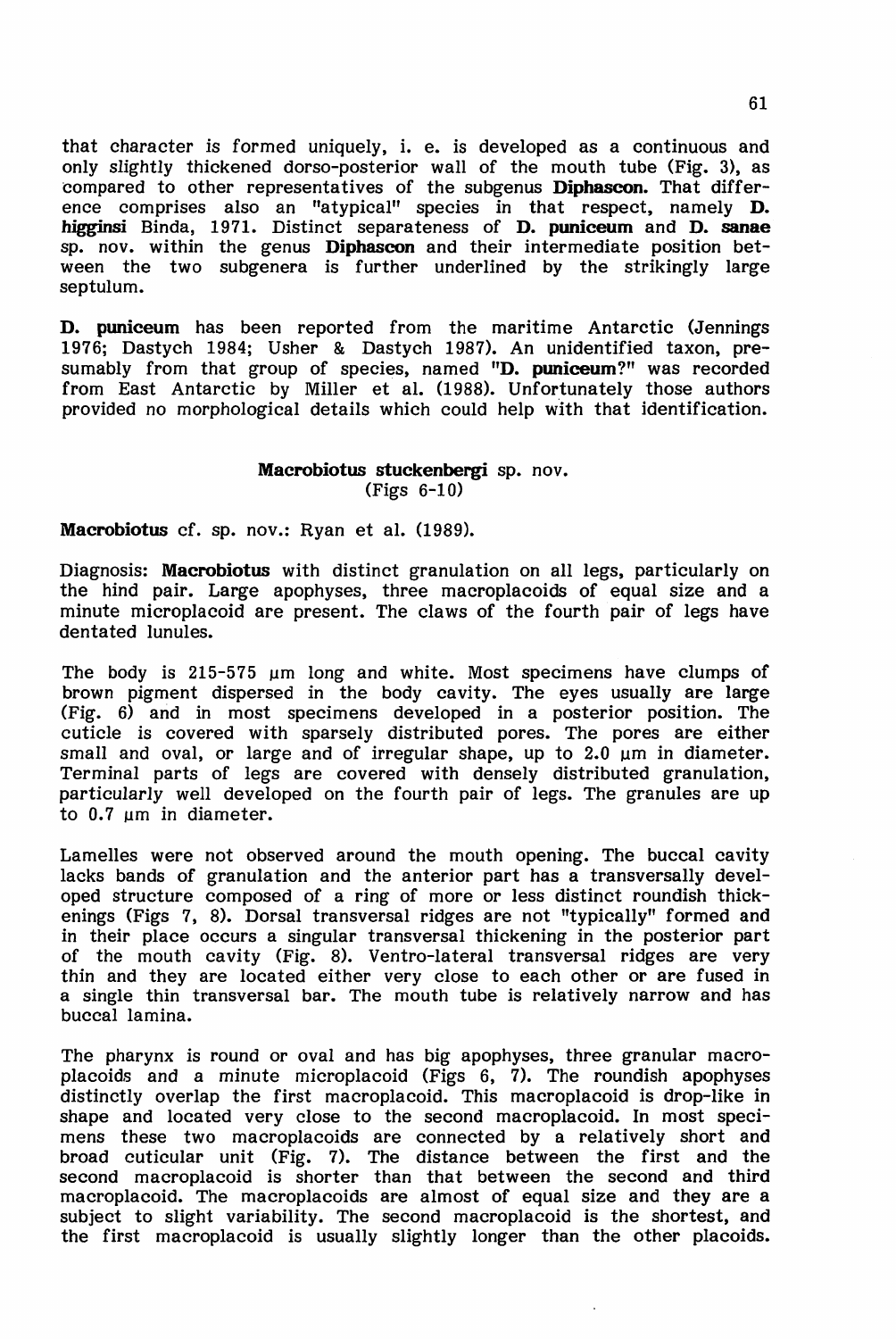

Figs 6-10: Macrobiotus stuckenbergi sp. nov.: 6- habitus, ventral view; 7- buccal apparatus, ventral view; 8 mouth cavity, dorsal view; 9- claws of the fourth pair of legs; 10- claws of the second pair of legs.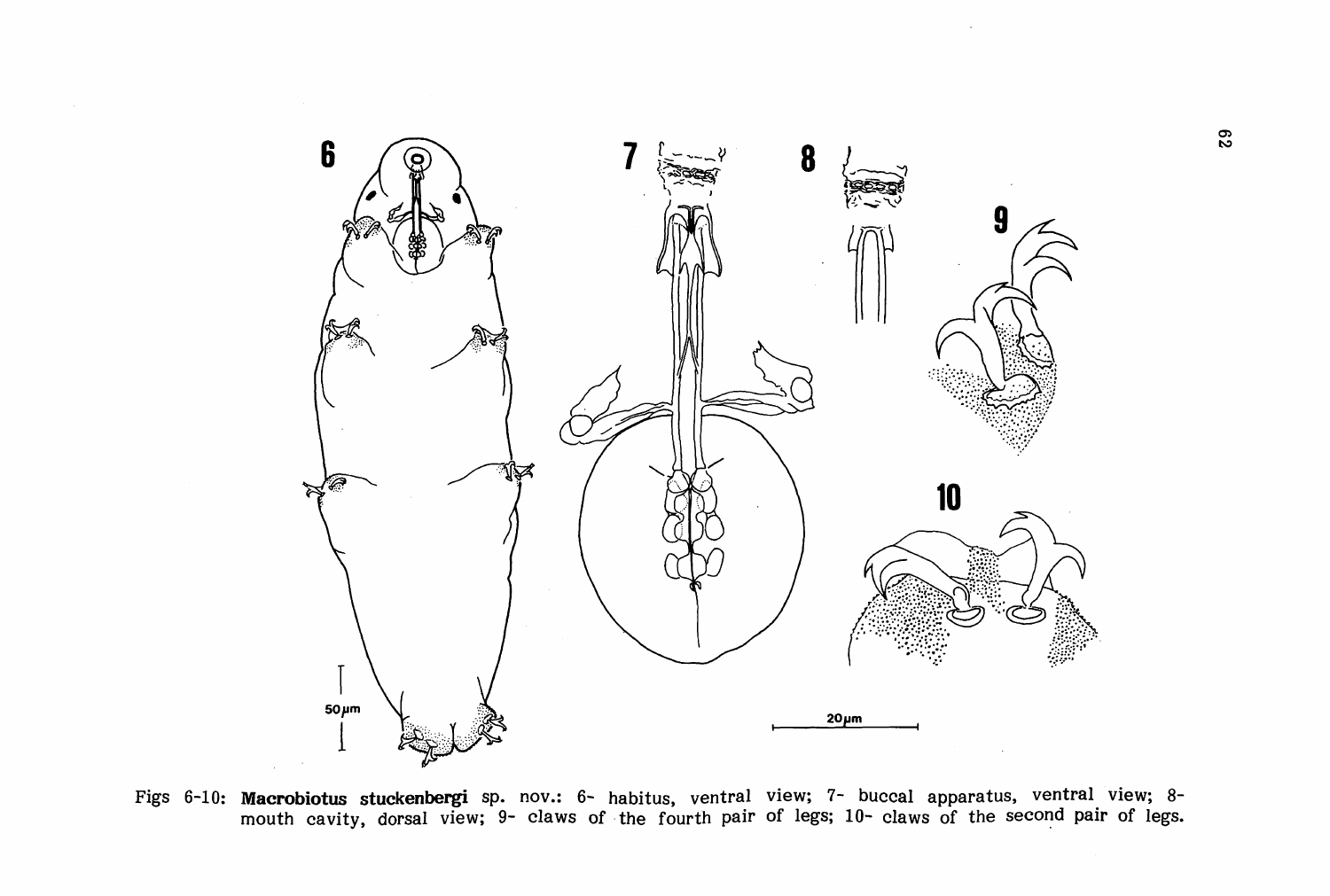However, in some specimens the third macroplacoid was the longest. A thin upward-directed rod occurs between the apophyse and the first macroplacoid.

The claws are slender and with distinct accessory spines on their primary branches. The lunules are well developed and have smooth edges on the claws from the first to the third pair of legs (Fig. 10). The lunules on the fourth pair of legs are larger and are provided with several teeth of irregular shape (Fig. 9).

Below are the measurements from the holotype  $(322 \text{ µm } long)$ ; the range of variation is given in parentheses:

The mouth tube is  $37 \times (31-38)$  µm long (measured from mouth opening and including apophyses) and 3.3 (1.3-6.4)  $\mu$ m wide. The pharynx measures 29 x 27  $\mu$ m (22-38 x 22-34). The first macroplacoid is 3.3 (2.2-4.4)  $\mu$ m long, the second 3.3 (2.2-4.4)  $\mu$ m, and the third is 3.8 (2.5-4.6)  $\mu$ m. The microplacoid is  $1.2$   $(0.7-1.4)$  µm long. The claws of the fourth pair of legs, without lunules are 12  $\mu$ m long (8-14), their lunules are 6.6  $\mu$ m wide. The width of lunules on the third pair of legs is  $4.6$  (2.2-5.5) µm. The width ratio for lunules on the fourth and the third pair of legs is 1.2 : 2.0.

No eggs were found.

Derivatio nominis: This species is named in honour of Dr. Brian R. Stuckenberg, director of the Natal Museum, Pietermaritzburg.

Locus typicus: The Antarctic, western Dronning Maud Land (all data as for Diphascon sanae sp. nov.), 15 specimens.

Repositories: Holotype and 11 para types are housed *in* the collection of the Natal Museum, Pietermaritzburg. Two paratypes are deposited in the Zoological Institute and Museum, the University of Hamburg and one paratype is in the collection of H. Dastych.

Remarks. Macrobiotus stuckenbergi sp. nov. closely resembles Macrobiotus weinerorum Dastych, 1984, known from one locality in East Antarctica (Enderby Land), and shares with it the same type of buccal apparatus, similar shape of claws and granulation on legs. Both these taxa differ mainly by the shape of lunules on the fourth pair of legs, which in M. stuckenbergi sp. nov. are relatively larger and provided with irregular teeth on their posterior edges and smooth in M. weinerorum.

The granulation in the latter species is restricted to a smaller area and the accessory spines on the primary branches of the claws are smaller compared to those of  $M$ . stuckenbergi sp. nov. The cuticular pores in  $M$ . weinerorum are more numerous, particularly on the posterior part of the body, the ventrum and the legs. Differences occur also in the formation of the buccal apparatus, i.e. the cuticular structure connecting the first and the second macroplacoid which occurs in M. stuckenbergi sp. nov. has not been found in M. weinerorum. Moreover, the distances between macroplacoids are the same in M. weinerorum and its buccal tube is relatively wider than that of M. stuckenbergi sp. nov.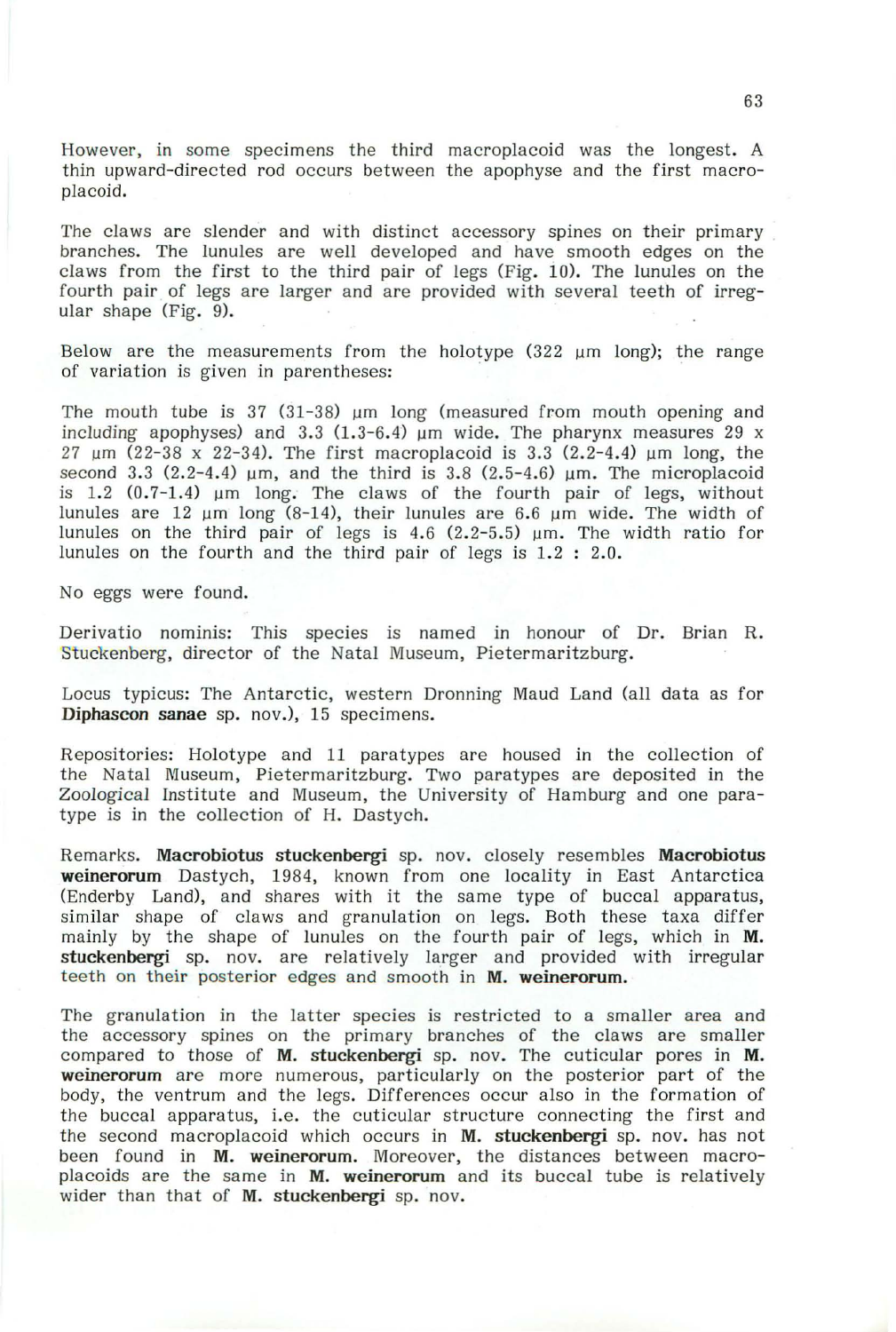

Figs 11-14: **Diphascon sanae** ap. nov.: 11- buccal apparatus; 12- pharynx; 13- pharynx; 14- claws of the fourth pair of legs (Figs 11, 12, 14: phase contrast; Fig. 13: interference contrast).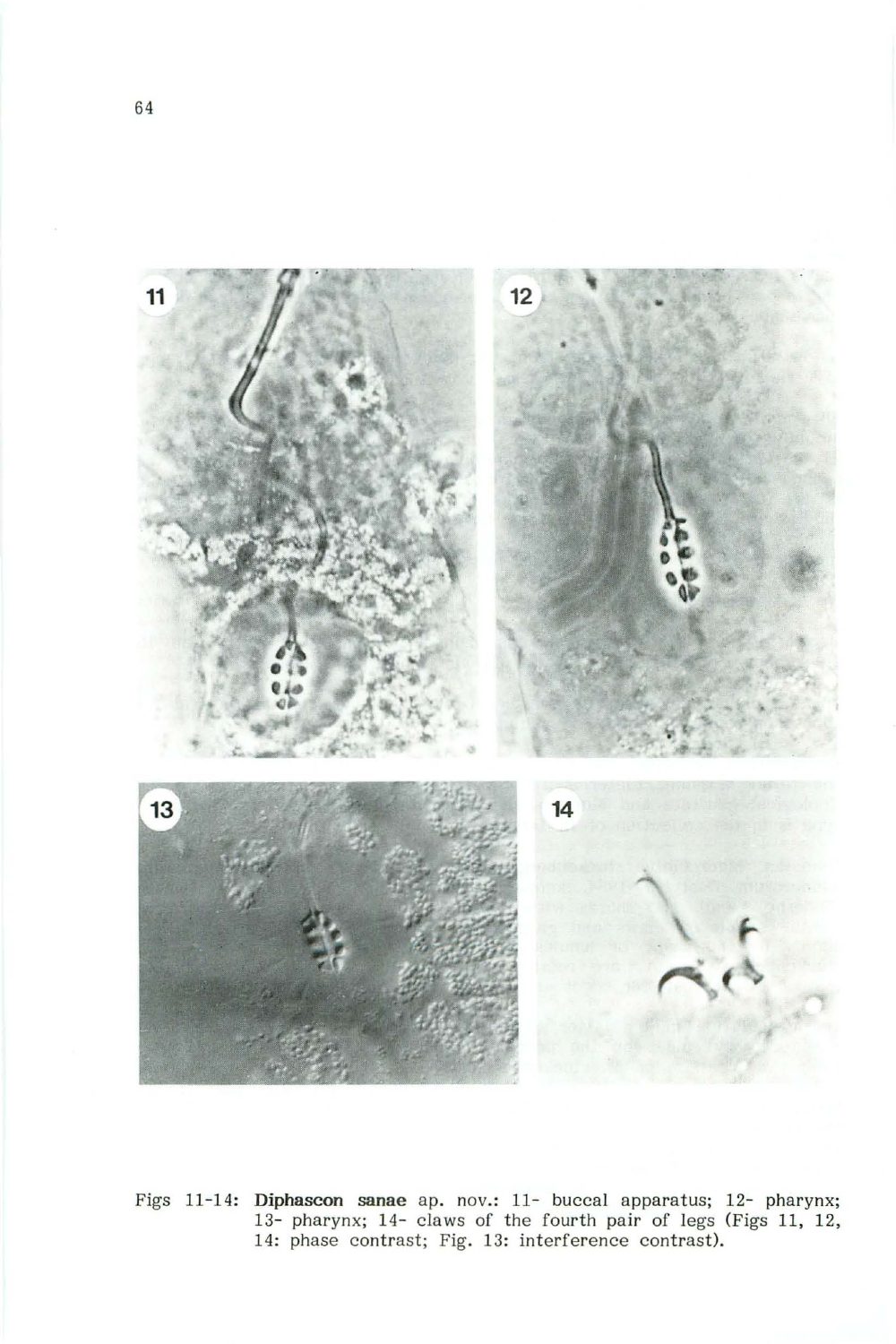The new species is closely related to M. weinerorum and its present taxonomic status should' be confirmed by a study of the egg ornamentation, a character which is indispensible for positive species identification within the genus Macrobiotus. In M. weinerorum the chorion is covered with hemispherical processes having strongly thickened apical parts (Dastych 1984).

### Acknowledgements

We thank Dr. B. R. Stuckenberg (Natal Museum, Pietermaritzburg) for the loan of material and Ms. S. McInnes (British Antarctic Survey, Cambridge) for the loan of the type-specimen of D. puniceum (Jennings). Part of this work was undertaken by senior author (H. D.) during his appointment at the Natal Museum. Field work at Robertskollen was supported by the South African Committee for Antarctic Research and the Department of Environment Affairs.

#### Zusammenfassung

Zwei neue Bärtierchen-Arten, Diphascon sanae sp. nov. und Macrobiotus stuckenbergi sp. nov. werden aus Flechtenproben der Antarktis (western Dronning Maud Land) beschrieben. Diphascon sanae sp. nov. steht D. puniceum (Jennings, 1976) und Macrobiotus stuckenbergi sp. nov. der Art M. weinerorum Dastych, 1984 am nächsten.

# References

- Dastych, H., 1984: The Tardigrada from Antarctic with description of several new species. - Acta zool. cracov., 27: 377-436. Kraków.
- Dastych, H., 1985: West Spitzbergen Tardigrada. Acta zool. cracov., 28: 169-214. Krakow.
- Jennings, P. G., 1976: The Tardigrada of Signy Island, South Orkney Islands, with a note on the Rotifera. - Brit. Antarct. Surv. Bull., 44: 1- 25. Cambridge.
- Miller, J. D., Horne, P., Heatwole, H., Miller, W. R., Bridges, L., 1988: A survey of the terrestrial Tardigrada of the Vestfold Hills, Antarctica. - In: Biology of the Vestfold Hills, Antarctica (Ferris, J. M., Burton, H. R., Johnstone, G. W. and Bayly, A. G. (eds.), Hydrobiologia, 165: 197-208. Dodrecht.
- Pilato, G., 1987: Revision of the genus Diphascon Plate, 1889, with remarks on the family Itaquasconinae (Eutardigrada, Hypsibiidae). - In: Biology of Tardigrades (R. Bertolani ed.), Selected Symposia and Monographs U. Z. I., Mucci, 1: 337-357. Modena.